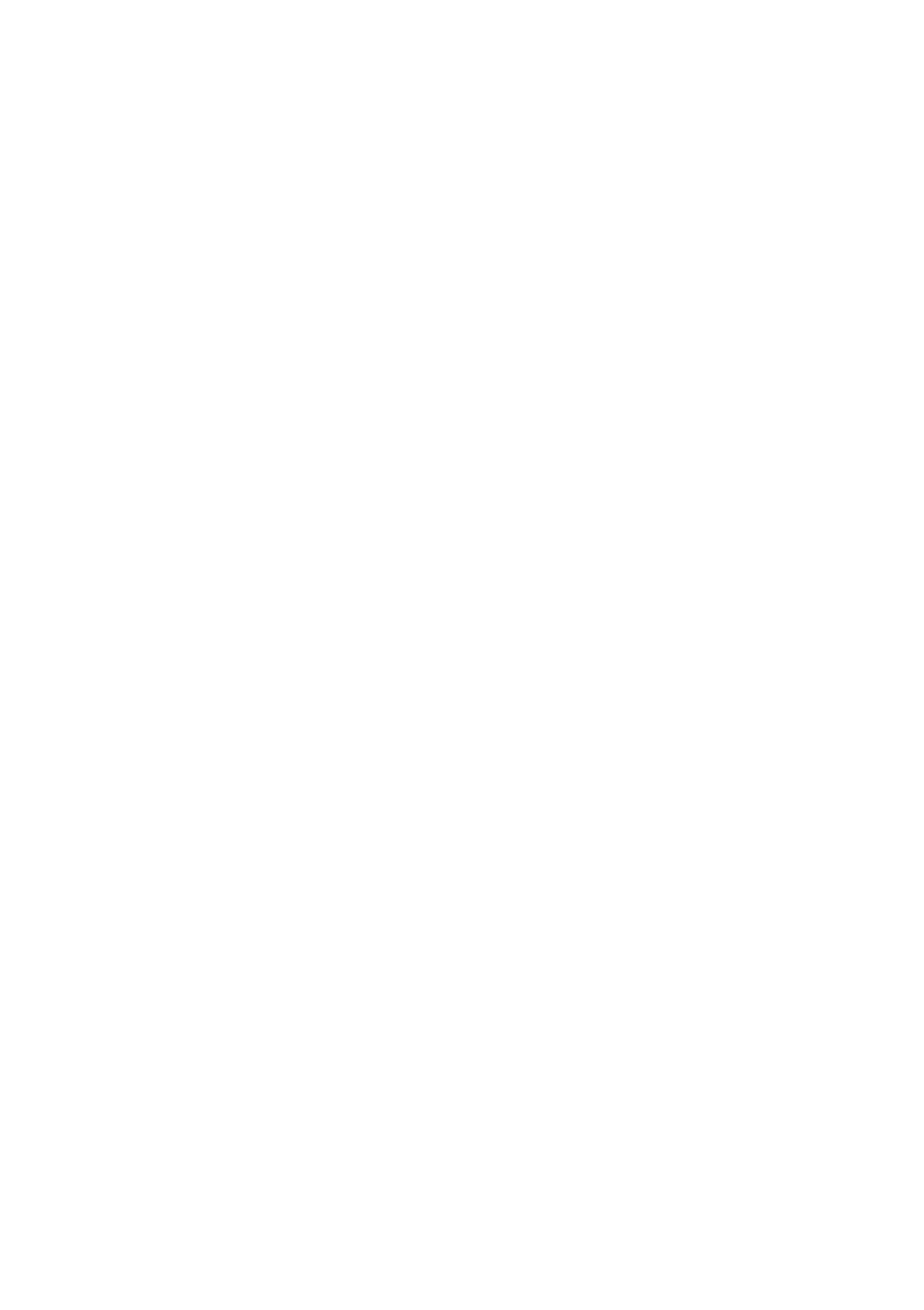#### **The dissertation of Silvia Giordano is approved**

Program Coordinator: Prof. Emanuele Pellegrini, IMT Institute for Advanced Studies Lucca

Supervisor: Prof. Paola Dubini, Università Commerciale Luigi Bocconi

Co-advisors: Dr. Yesim Tonga Uriarte, IMT Institute for Advanced Studies Lucca

Dr. Alberto Monti, Università Commerciale Luigi Bocconi

The dissertation of Silvia Giordano has been reviewed by:

Prof. Baykal Buyuksarac, Istanbul University

Prof. Pierre Guillet de Monthoux, Copenhagen Business School

The dissertation was also reviewed by:

Prof. Gilles Demonet, Université Paris Sorbonne

Nicholas Payne, Director of Opera Europa

## **IMT School for Advanced Studies, Lucca 2016**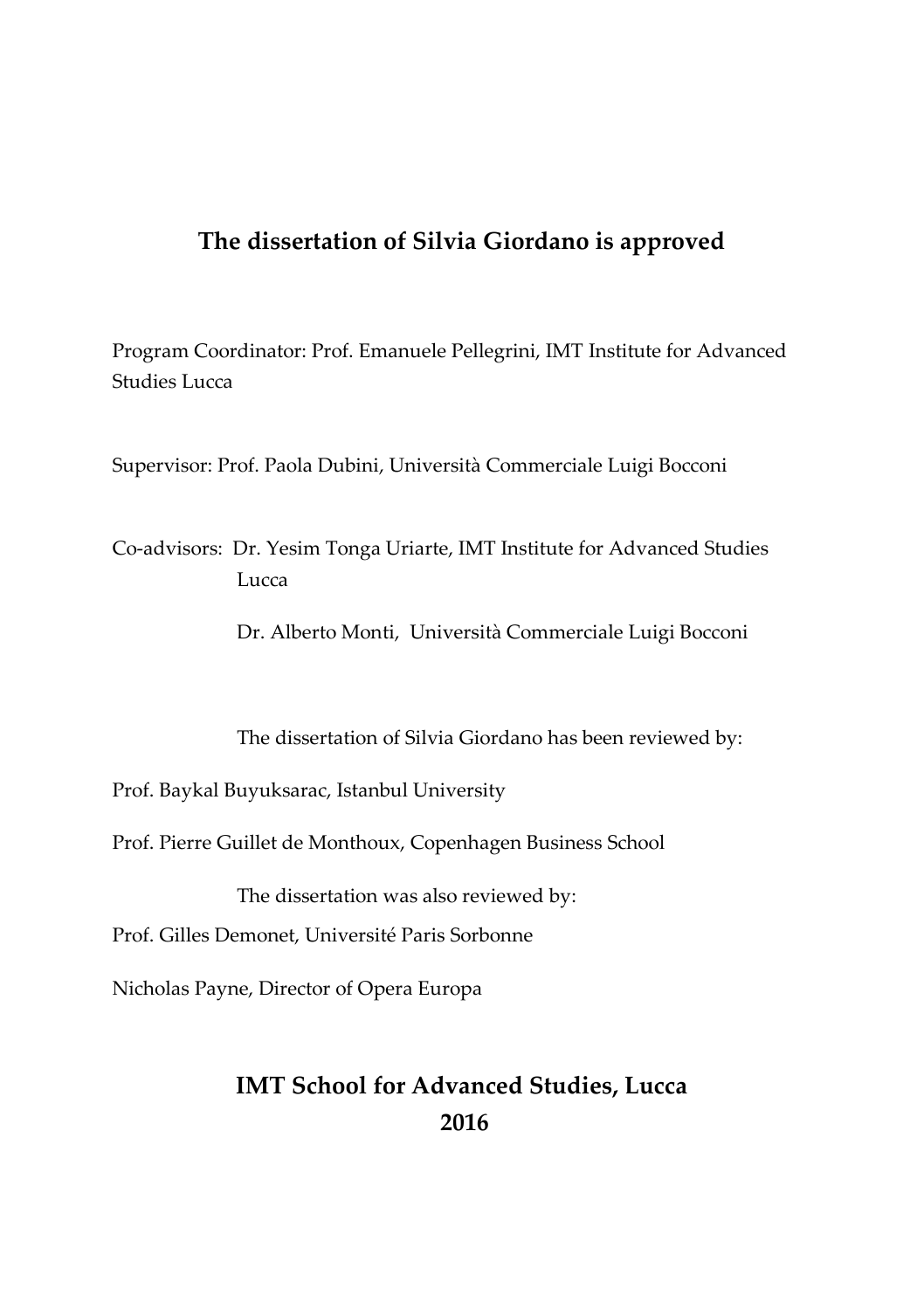# **Chapter 1**

## **Introduction**

#### **1.1 Background**

1

Opera was invented in Italy and spread globally becoming a national cultural landmark. In fact Italy owes to opera a good part of its cultural reputation and the possibility to have Italian language being spoken globally. Opera is a prime example of merging renewal and modernization with strong anchors in tradition and cultural identity. In particular in the Italian cultural landscape, it can be considered as a standard bearer of universal culture, fully integrated in that set of attractions and opportunities defined as Made in Italy.

This high international prestige is one of the peculiarities justifying State investment in opera, a sector where management difficulty is directly proportional to the product's nature, extremely sophisticated as well as ephemeral<sup>1</sup>. Nowadays, the heavily state-funded foundations, following the rigidity of the organizations and their management in adapting to the changing environmental and market conditions, are now undergoing major stress<sup>2</sup>. However, global recognition of Western and in particular Italian opera's reputation as a relevant component of the cultural heritage and the increase of

<sup>&</sup>lt;sup>1</sup>The Legislative Decree n. 367 in 1996 and the Decree Law n. 134 in 1998 introduced private foundations institutions in the Italian opera houses sector.

 $^2$  Decree Law n. 91, August  $8^{\text{th}}$ , 2013 converted in Law n.112, October 7th, 2013, "Legge Valore Cultura", art.11 predisposed "Urgent measures for the restoration of Lyric and Symphonic Foundations and the revival of the national musical system of excellence" to avoid compulsory administrative liquidation procedures (bankruptcy) for opera houses in deep crises.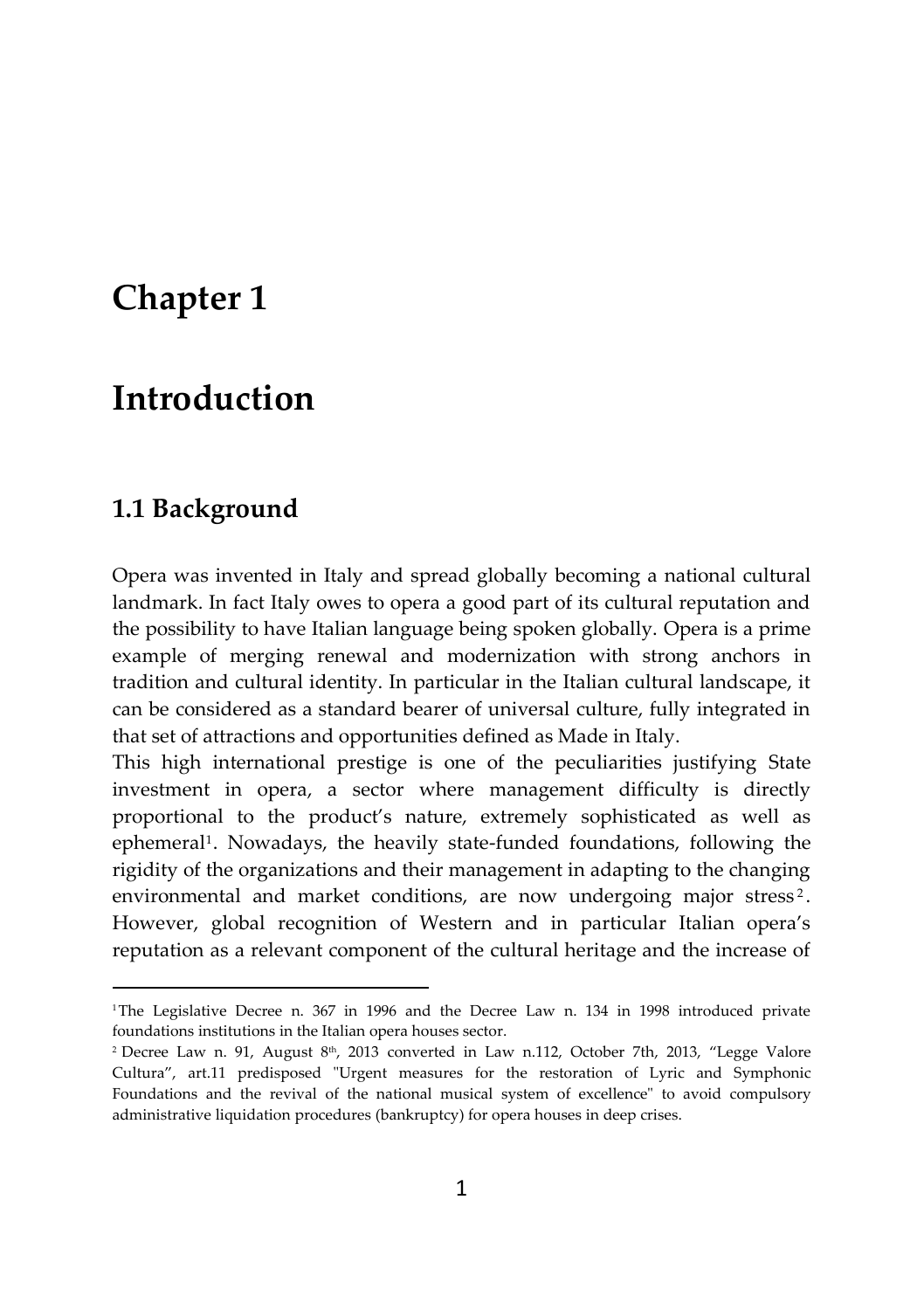new interested markets offer a fertile ground for a discussion on the importance of international activities for Italian opera in the cultural institutions' agenda, since from the internationalization of cultural goods both cultural and economic consequences arise.

In the media debate around the economic crisis in some European countries and their cultural policy, these deep financial troubles affecting opera houses have played a dominant role. The reflection written by the tenor Gialuca Floris - "Restarting Italy by Liric Opera. Why not? (Floris, 2013)" in reply to the article "Italy breaks your heart (Bruni, 2013)", written by Frank Bruni for the New York Times - raises several interesting points in favor of a new Italian Renaissance starting from national cultural strengths, among which Opera. Driven by the underlying assumption that overseas touring opera is becoming a testimony of our history and cultural traditions, he argues:

"Opera would be an extraordinary induced driving force for the whole nation, both as an export wealth and as a phenomenal tourist and investment attraction. It would be an opportunity for employment, as well as a vocational and artistic training possibility also for future generations. [...] We could instead start right from the opera house, which has great appeal around the world, and rebuild our nation […]<sup>3</sup> ."

Floris' words represent a simple and obvious yet fundamental reasoning, generally amplified when speaking of the binomial Italy-Culture. This kind of argument is so widespread that it seems a *cliché* taken for granted excluding any feasible application in a structured cultural policy agenda. Opera, however, is particularly suitable in the prospect of internationalization investment for its specific characteristics. Despite directors, composers, artists and technicians are continuously moving through a close network of connections, opera houses are promoting, directly and indirectly, internationalization activities without a conscious knowledge of their potential effect on the whole institution. Such activities need only to take place in a methodical way, taking into account the specific interests of each stakeholder in spreading Italian opera culture beyond the Italian borders: from the government's point of view, sending an opera house ensemble to a potential trading market may increase mutual understanding between countries and facilitate trade deals in commodities far removed from arts and culture. On the other hand, the artistic management will be more interested in quality enrichment development while the attitude of the administrative department will be directly affected by government's

**.** 

<sup>3</sup> Author's translation from Italian to English.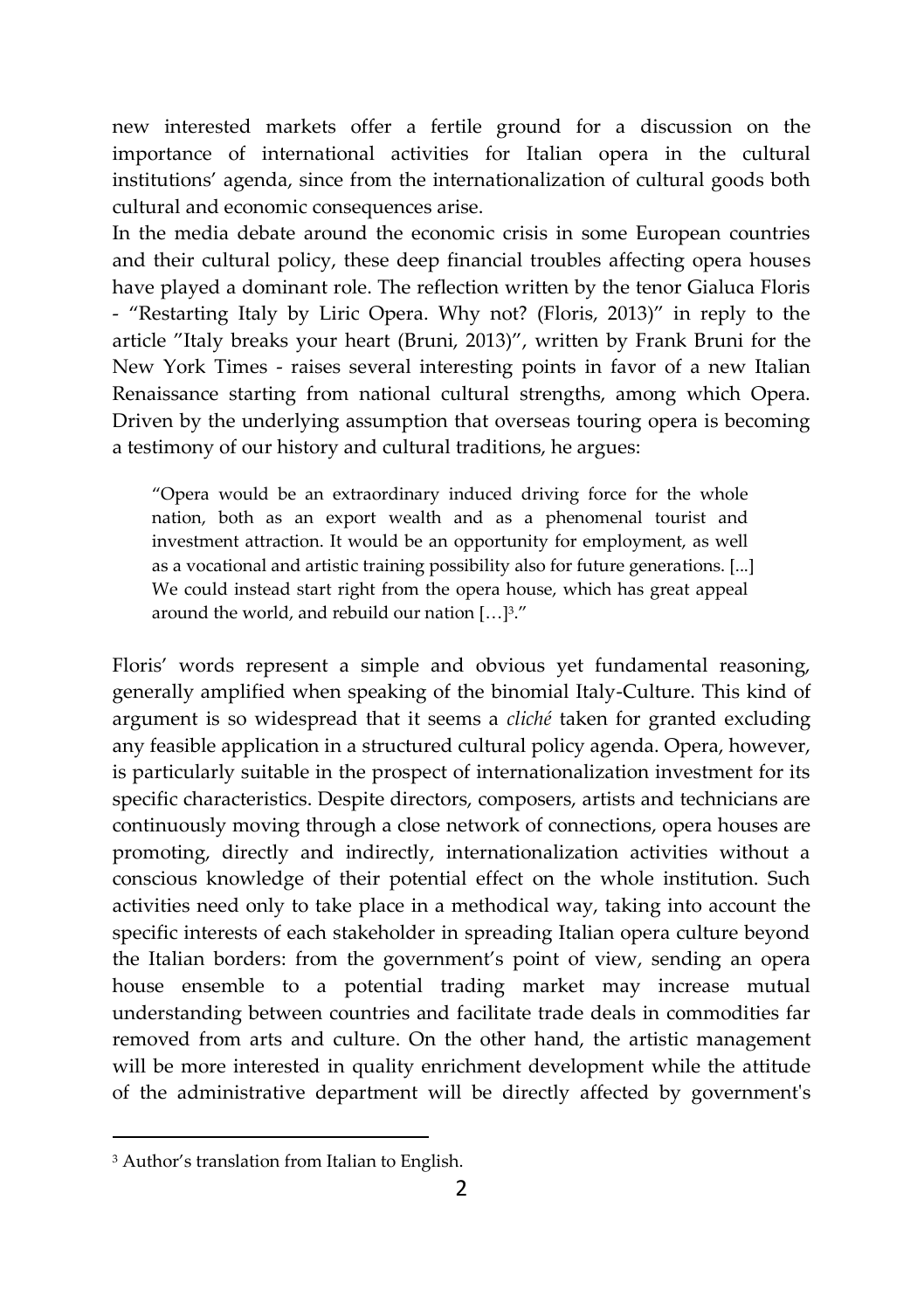subsidies and national objectives regarding the possibility of promoting trade prospects, with the consequent benefit of the sponsors. However, in order to prove that although the supposed primacy, Italian opera is similar to the opera of other European countries and in discussing the traditional binomial 'Opera'-'Italy', in her book on the political function of opera, Bereson asks: "Why has opera in Italy shared financial difficulties [with other European opera houses] if it so universally popular within the Italian borders?" (Akira et. Al., 1999, pp. 210-214 and Bereson, 2002, p.18). A legitimate question that Italian citizens themselves might have wondered often. Bereson's intention is to show that opera is not state specific, reminding that Italy until 1870 was occupied by foreigners and thus refuting the shared perception of Italy as birthplace and home of opera. However, her arguments focuse on opera appreciation within the Italian borders, rather than bring such notoriety to a broader international perception. The initial assumption that opera is loved by Italians more than by any other people, means deviating from the correct path for a discussion on *opera italianity*. In Italy as in any other country, opera is followed by a niche audience and probably such audience would be even less interested in Italian melodramma if not accompanied by the international audience coming every year to watch performances in the most renowned Italian opera houses and festivals, Scala and Arena di Verona among all. This background and Bereson's argument would have rather give rise to another question: "Why has Italian opera experienced financial difficulties if it so universally popular out of the Italian borders?". Clearly, the intention of such a question is deeply provocative, since every opera house is – as generally reflected - unable to achieve financial balance solely through ticket sales, in spite of differences in prices and seating capacity of each theatre. However, the truth is that Italian opera is particularly appreciated abroad and considered a synonym for quality and excellence (Gosset, 2012).

Data show how well Italian opera is received abroad: among the top 10 opera composers from 2008 until today, four are Italian (Verdi and Puccini are respectively first and second), such as more than a fourth of all operas performed in the rest of the world (La Traviata is the most popular among these).

Such international resonance could be easily brought back to the skills of nineteenth-century music publishers who, through their entrepreneurial ability, have allowed the marriage between art, industry and market. We think about the role of Casa Ricordi and the promotion of Verdi and Puccini as catchy and popular authors, that with their operas embraced distant worlds, widening the interest to Italian opera beyond European borders (Baia Curioni, 2011).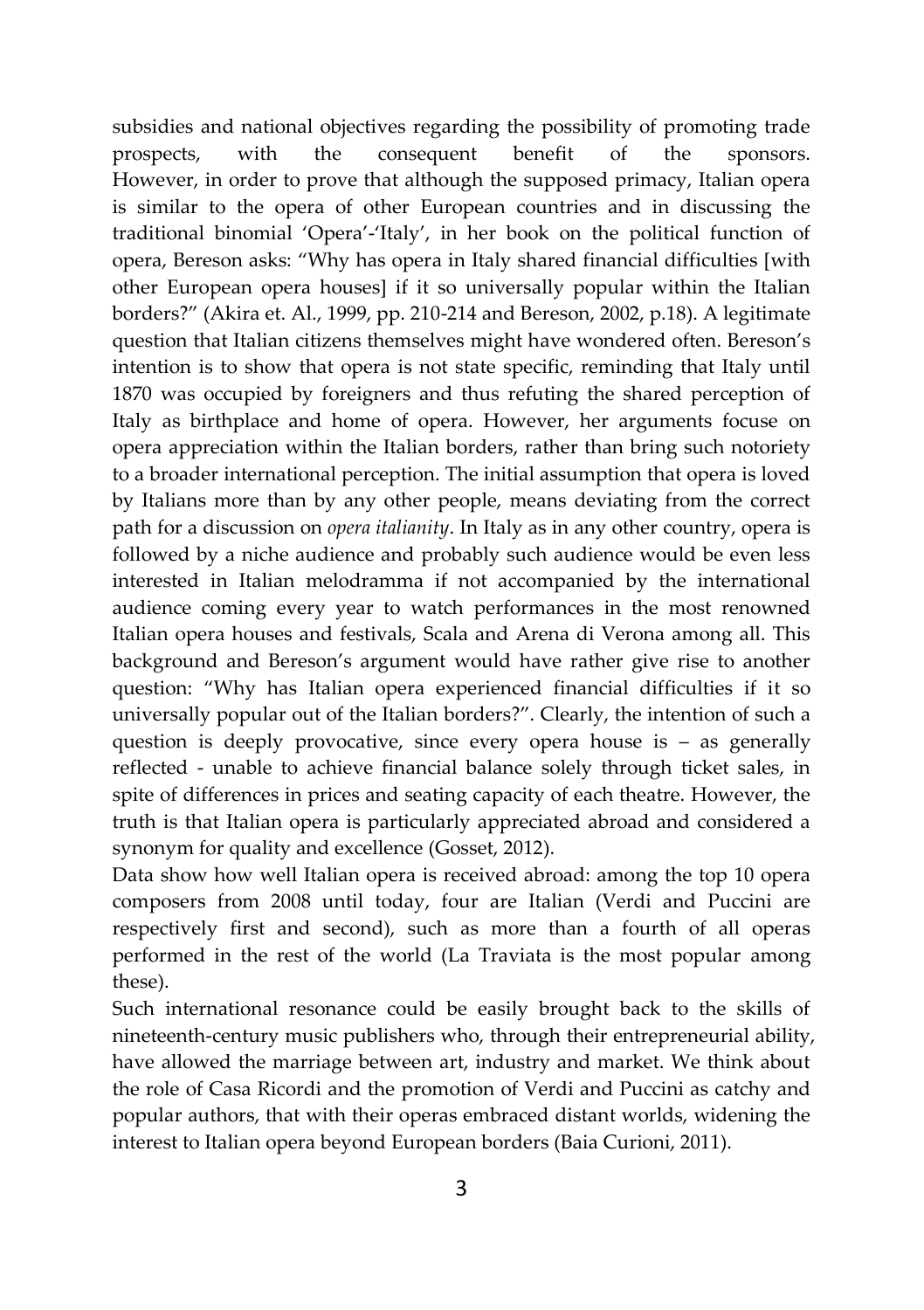Notwithstanding the shared perception of opera as international for its inner nature, history tells how instead opera was global but in a world of similars: the circulation of music was controlled by an élite and the geographical trade hub was restricted.

According to research, the international reputation of Western operas - with artists and producers moving across the world's opera houses - has become even more global in recent years (Agid and Tarondeau, 2010). Globalization posed challenges to a sector that now needs to face new audiences and be able to adapt and shape while maintaining its own identity.

It is well known that Western performances have a strong appeal in Asia, as shown by the high percentage of Chinese and Japanese classical singers and the growing number of opera houses recently built in the major cities of China, among all the National Centre for Performing Arts in Beijing. At the moment it is estimated that about 50 theaters in China (Stabler D., 2013; Allison J., 2012) stage operas or hybrid musicals: Beijing NCPA, Shanghai Grand Theatre, Guangzhou, Hangzhou and Tianjin opera houses are the most famous ones in the country, all built by famous Western architects. Simultaneously, following the global diffusion of opera, the internationalization of musical theatre productions could be considered a potential source of sustainability (Zur Nieden, 2014).

In the global market era, the fast pace of globalization forces countries to compete with each other for their share of consumers, tourists, investors, students, entrepreneurs, international sporting but also cultural events (Anholt, 2007). As stated by the study referring to Festival Rossini of Pesaro <sup>4</sup> , international media focus on Italy's specialty areas, and renowned newspapers show again the newer countries' increasing interest for Western opera. But even if media indicate a widespread phenomenon, there is no evidence or complete data on the topic yet. Further research based on complex and comparable data is necessary to allow a full understanding of this globalized phenomenon and of its opportunities for the Italian opera sector.

In light of this exploration of the Italian context and the analysis and theorization of an international strategy for theatres, the Chinese case appeared to be the most representative among what Bereson's (2002) defines "Other operas". After an initial shaping influence coming from the Western colonies, followed by a radical detachment, China seemed to receive the Western tradition quite gradually until the recent architectural boom, which is currently

**.** 

<sup>4</sup> See Mazzoli L. e Antonioni S. (2013), "L'immagine di Pesaro e del Rossini Opera Festival nella stampa nazionale e internazionale".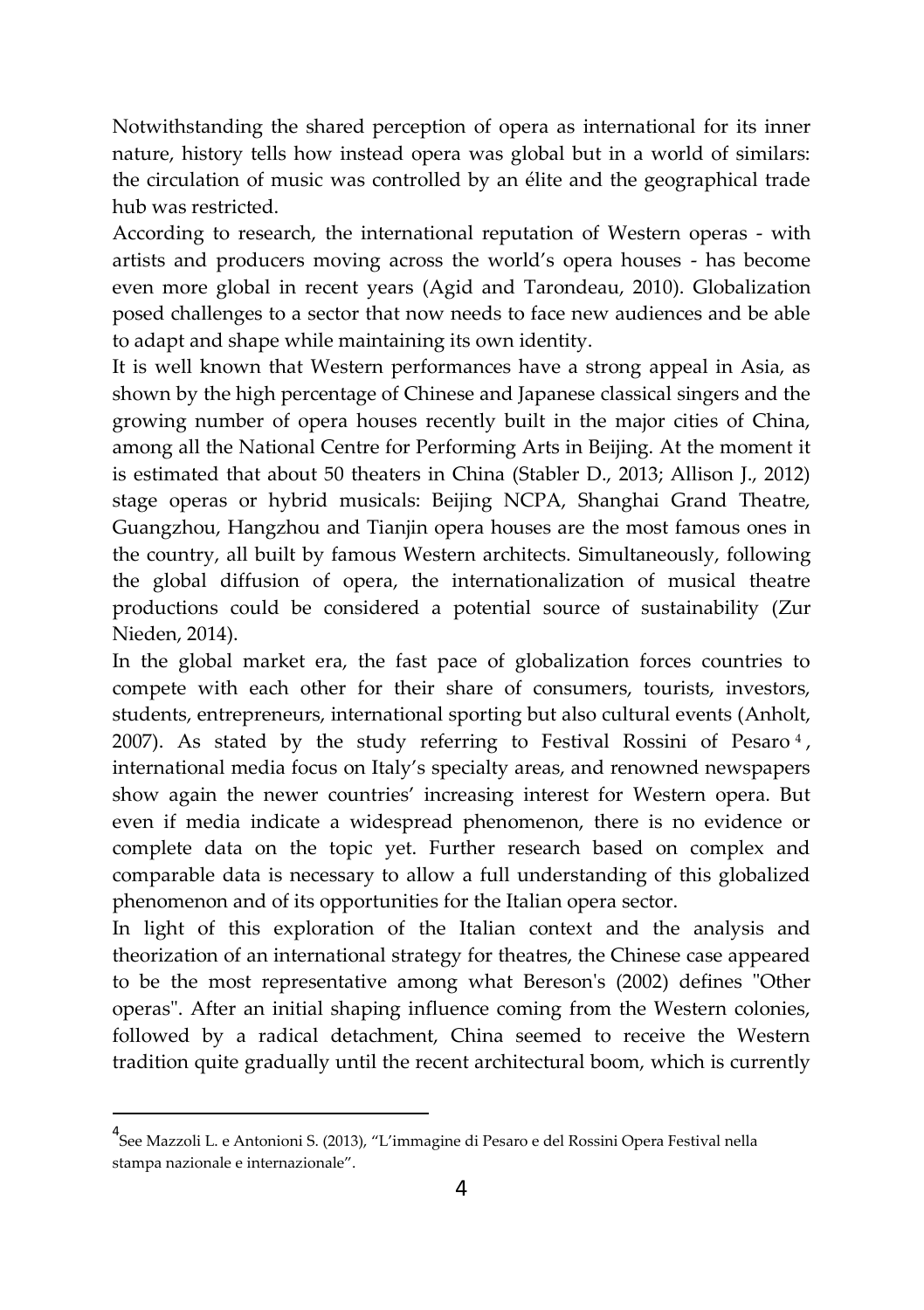enriching Chinese cities with marvelous opera houses ready to be filled. The research on Chinese opera landscape with the peculiar case of NCPA, "the most visible and famous" grand theatre (Allison, 2012, p.1459) shaping its reputation in the international arena, completes and deepens the analysis on Italian institutions' international activities: it allows particularly to explore the way in which a relatively new performing arts institution builds its reputation and how it acquires competencies in the field of opera.The variety of activities carried out by an Opera House to promote a product's international nature, need a description relative to their context and the changes brought on by globalization on culture and artistic networks.

## **1.2 The aim and the scope of the thesis**

The purpose of the thesis is first to address the literature gap on internationalization practices applied to performing arts, bridging together business studies, arts management's research and field-work in cultural institutions.

Starting from an analysis on the definitions of culture globalization and internationalization, the focus is then directed towards the specific case of opera with the aim of creating a suitable definition and a model to investigate internationalization practices for opera production and representation. Through a list of categories considered determinants in the expression of internationalization in performing arts institutions, the thesis will then analyze different patterns of opera houses. Such choice will permit to explore the variety of strategic paths in Italy, a context where opera is an identity element. The research will then investigate the process of international reputation creation of an opera house based in a country with an entirely different operatic tradition, demonstrating a strong interest precisely on Western and Italian opera.

Given the growing interest on opera by China, the thesis focuses on how Italian opera knowledge could be a resource for China. It thus explores how a Chinese theatre specialized in Western opera enhances its reputation in the industry, by creating a platform of know-how exchanges where international opera experts cooperate with Chinese artists.

This study stands also as an introductory description of less known opera realities, frequently quoted by the media but not formally analyzed as a real opportunity. A detailed analysis of an emerging scenario would fulfill the need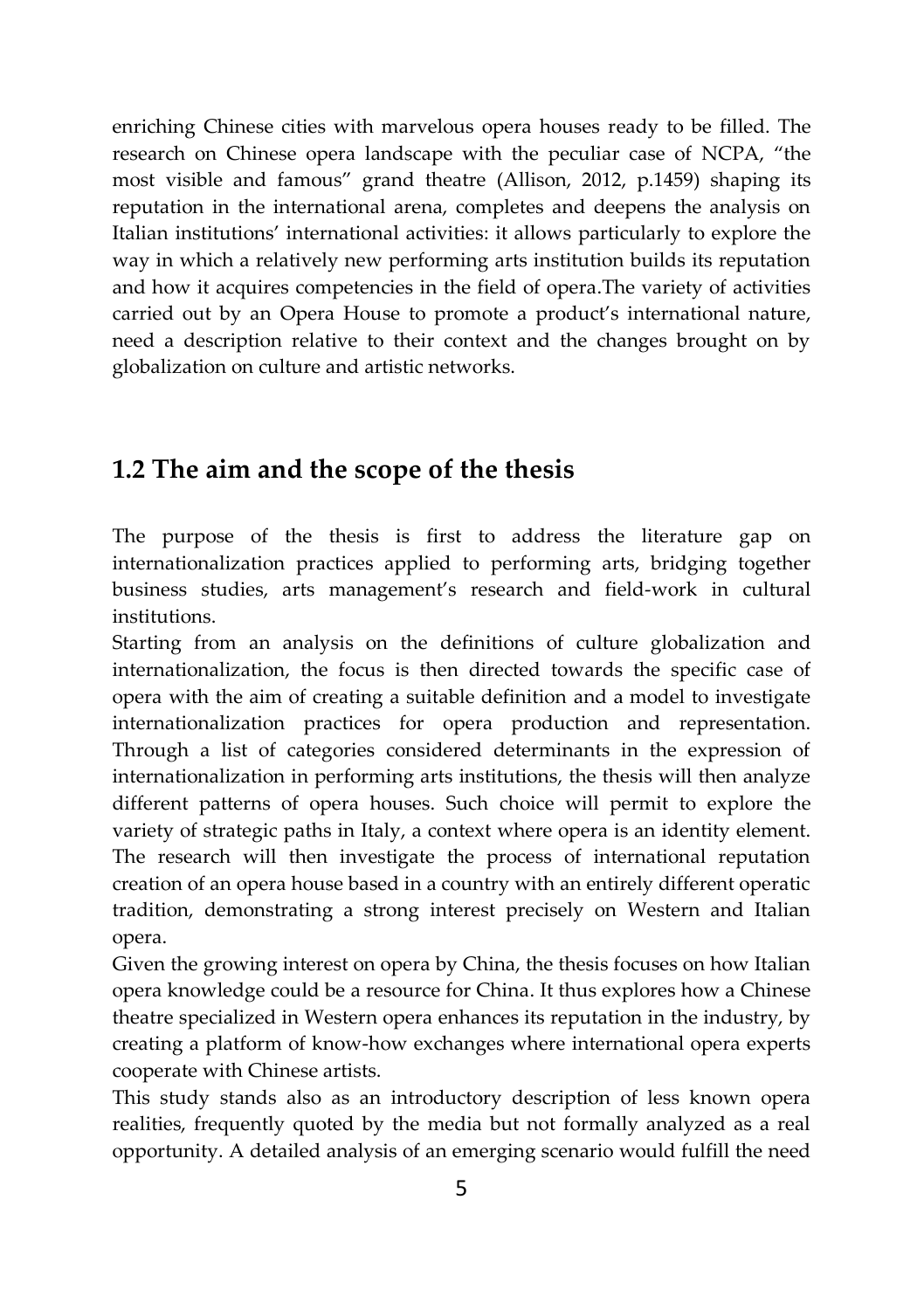for a more complete asurvey on opera in the international market. In this way, the research intends primarily to represent a significant contribution through the observation of more facets of the same phenomenon, in similar institutions with different tradition. Secondly, through the analysis of a selection of Italian cases and one Chinese case, it aims to illustrate the complementarity of two operatic contexts that could mutually put into practice policies of internationalization.

### **1.3 Research Questions**

In line with the aim and scope of the thesis, the main research questions can be synthesized as follows:

- What is the meaning of the term internationalization applied to the opera sector? How is internationalization conceived and practiced?
- Which internationalization strategies exist in Italian theatres and can they represent a differentiation tool in the positioning and sustainability of opera houses?
- In which ways a theatre located in a country with a different operatic tradition can build a international reputation on Western Opera?
- How can a theatre located in a country with a different operatic tradition develop competencies on Western opera production?

### **1.4 Research Design and Methodology**

This study integrates quantitative and qualitative methodologies. The preliminary research has been accomplished through an extensive analysis of literature on cultural management and internationalization practices, and, since the sector is widely unexplored, a work on the adaptation of literature from other sectors applicable to our area of interest has been carried out. In order to establish an introductory framework on the topic, sites and available publications have been critically studied and analyzed in the form of a literary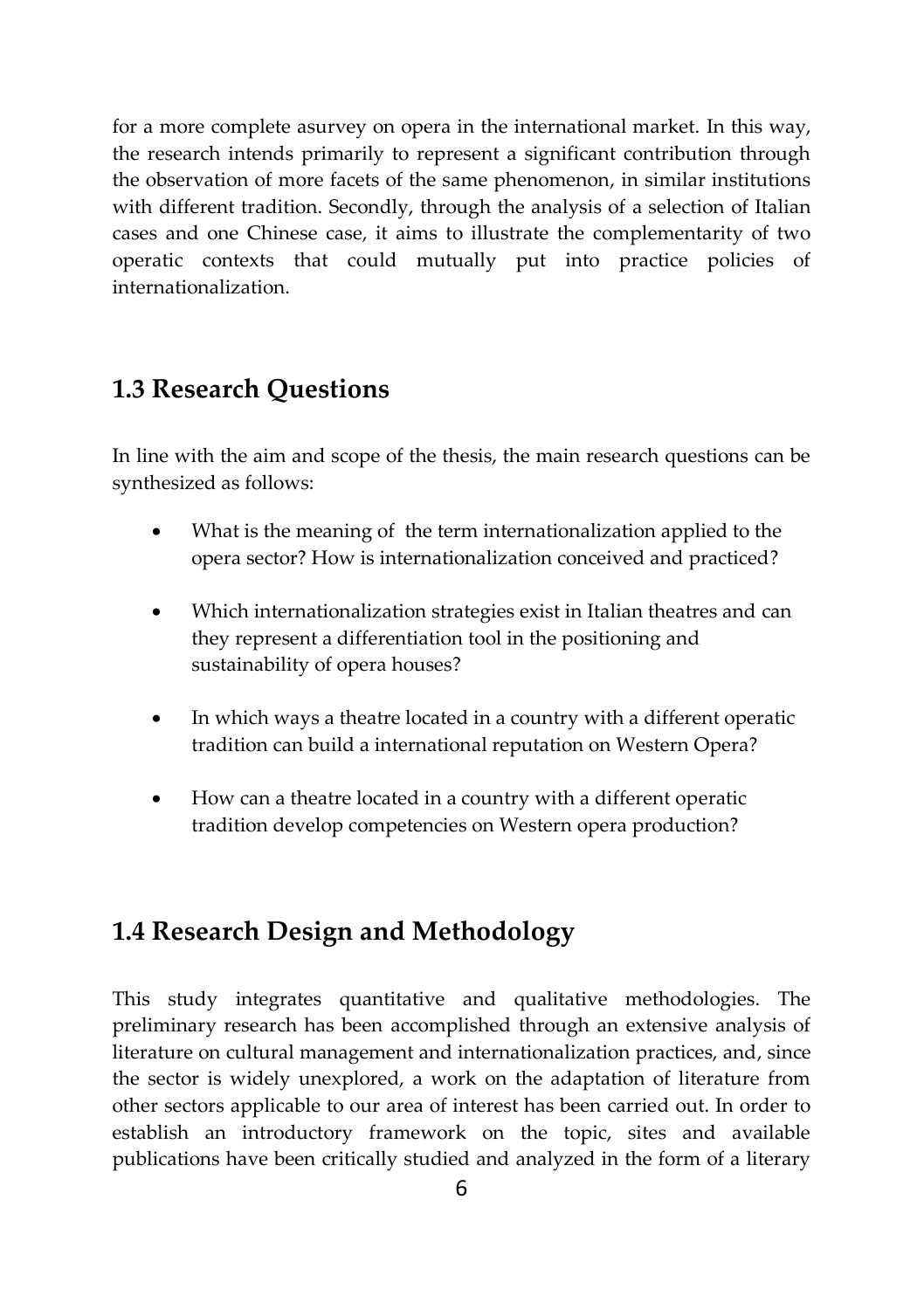review. In the interest of portraying the phenomenon, an analysis of data to be examined and compared has been carried on by accessing institutional websites and database -Opera Europa, Operabase-, and from opera houses directly concerning the number of productions performed in each theatre, the number of performances of each production and the nationality of the creative teams.

Since the real market for culture is very different from the way it is perceived by institutions from the point of view of quality, specific sites and publications containing information on the researched topic have been critically studied.

Interviews have been carried out and questionnaires have been addressed to experts in the field, in order to outline the whole picture of the international scenario and understand existing gaps.

Considering the limited extent of awareness on strategies of internationalization and the difficulties in proposing a generalized structure due to the peculiarities of the sector and its markets, to deeply explore internationalization practices in opera houses, a case study approach<sup>5</sup> was considered the most appropriate research methodology. Existing theatres therefore, constitute the basis from which develop recommendations through an inductive analysis of the cases (Simons, 2009). Two different mixed method case studies, both quantitative and qualitative, have been considered to explore more ostensibly the whole internationalization phenomenon applied to opera houses:

1. The first case includes four established Italian opera houses' and aims to depict the state of internationalization practices in order to deduce strategies and possible recommendations for a conscious exploitation of such possibilities.

2. The second case responds to a double objective in relation to the aim of the research: first, the need of exploring only partially known markets for opera from there the choice of Chinese context- and secondly the wish to investigate the process of creation of an international reputation for a theatre performing western opera but pertaining to another opera tradition.

The Italian cases were selected on the basis of several parameters considering the landscape of Lyric Synphonic Foundations. Diversity in size, status of the

**.** 

<sup>5</sup>Eisenhardt and Graebner (2007), consider building theory from case studies as a research strategy that involves empirical evidence using one or more cases to create theoretical constructs propositions and/or midrange theory from case-based (Eisenhardt and Graebner, 2007).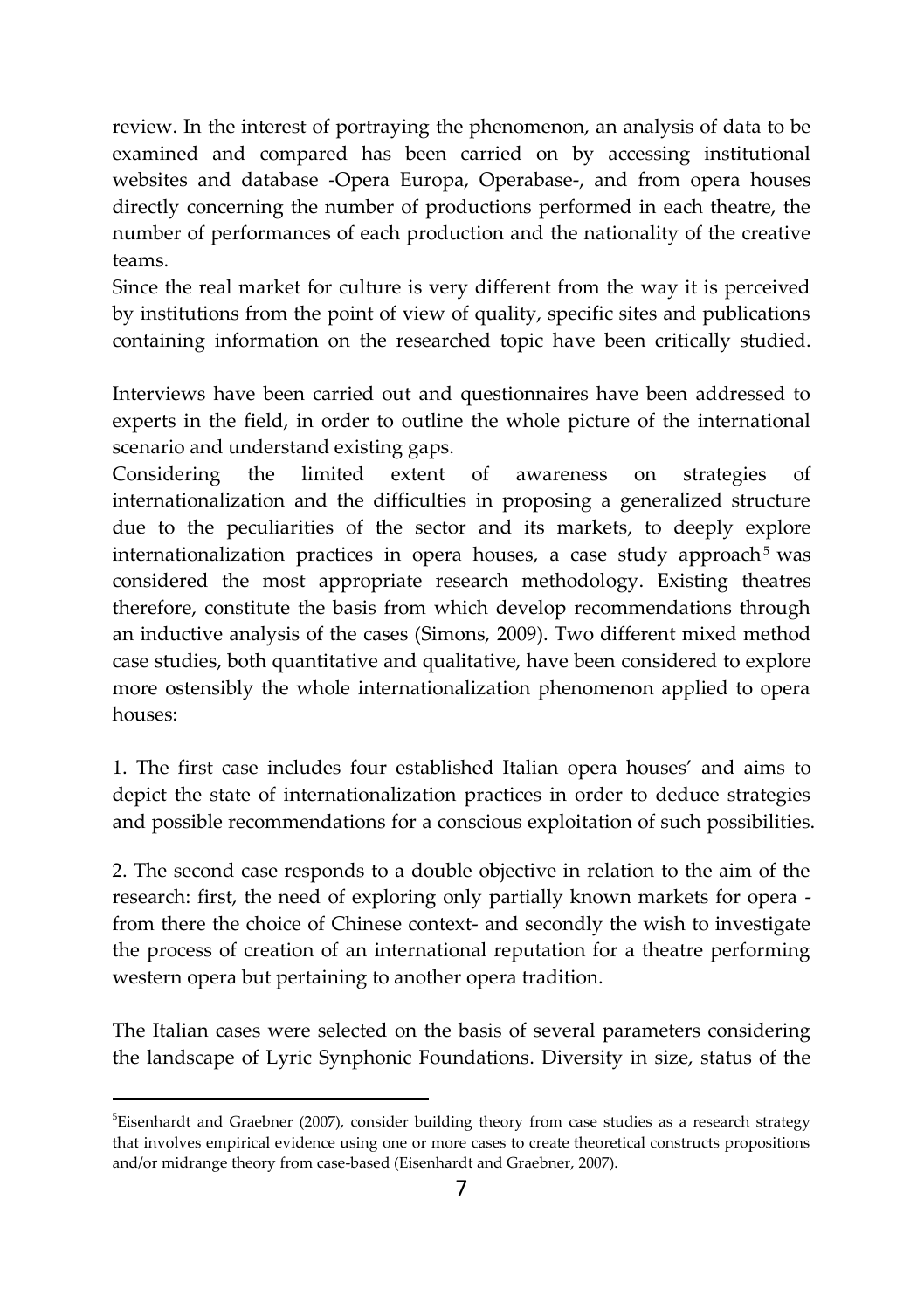organizations and geographical variety were the selection's starting points. The aim was to get as wide a differentiation in the n. criteria and as uniform a corpus as possible in the n. criterion, also trying to reduce practical limitations and foster easiness in retrieving data. We looked at two theaters in problematic situations, both included in the Recovery Plan established by Law 112/2013 and both located in the major Italian art capitals, Opera di Firenze and Teatro dell'Opera di Roma (the latter recognized for its representational role in the Capital, Law n. 800/1967 and law n.106/2014). Both had large potential with respect to international activities, in the case of Florence also for the presence of an estimated and recognized historical Festival. In parallel, the selection included two "healthy" theaters, performing the best at the national level (with the exception of La Scala): La Fenice di Venezia and Teatro Regio di Torino. We ended up with three opera houses located in cities of art, with a strong touristic vocation (2869 thousands foreign tourists overnight stays in 2014 in Venezia, 2933 in Firenze and 8483 in Roma) and a fourth one in Torino, that, despite not being recognized properly as a touristic city (Torino reports 1786 thousands foreign tourists overnight stays in 2014), however, as a result of its repositioning, in recent years has seen a significant increase in the number of visitors.

As for the second case study, China was chosen as representative market, where Western opera is becoming more and more popular, an appealing and still unexplored context for the recent opera houses pop-up phenomenon. In order to explore the way in which a relatively new performing arts institution builds its reputation and acquires competencies in the field of opera, Beijing National Centre for the Performing Arts (NCPA) was chosen due to its peculiarity: it can be defined as the most important performing arts centre staging Western opera in China and, since its inauguration in December 2007, it has succeeded to gain a positive recognition in the international landscape as a reference for opera performances in Asia. The Chinese case study was taken on through the assistance for the entire period of rehearsals and performances of a new Western opera production, the Chinese premiere of Norma at National Centre for Performing Arts in Beijing. The field work was carried out between August and September 2014. During that period, an analysis of theatres' archives has been taken on, together with exchanges with experts through personalized semi structured interviews and questionnaires to artists, the creative team, artistic and management department. Simultaneously the response of the international press has been analyzed and thus compared with the empirical results collected previously.

We have decided to adopt a mixed methodology perspective in order to cope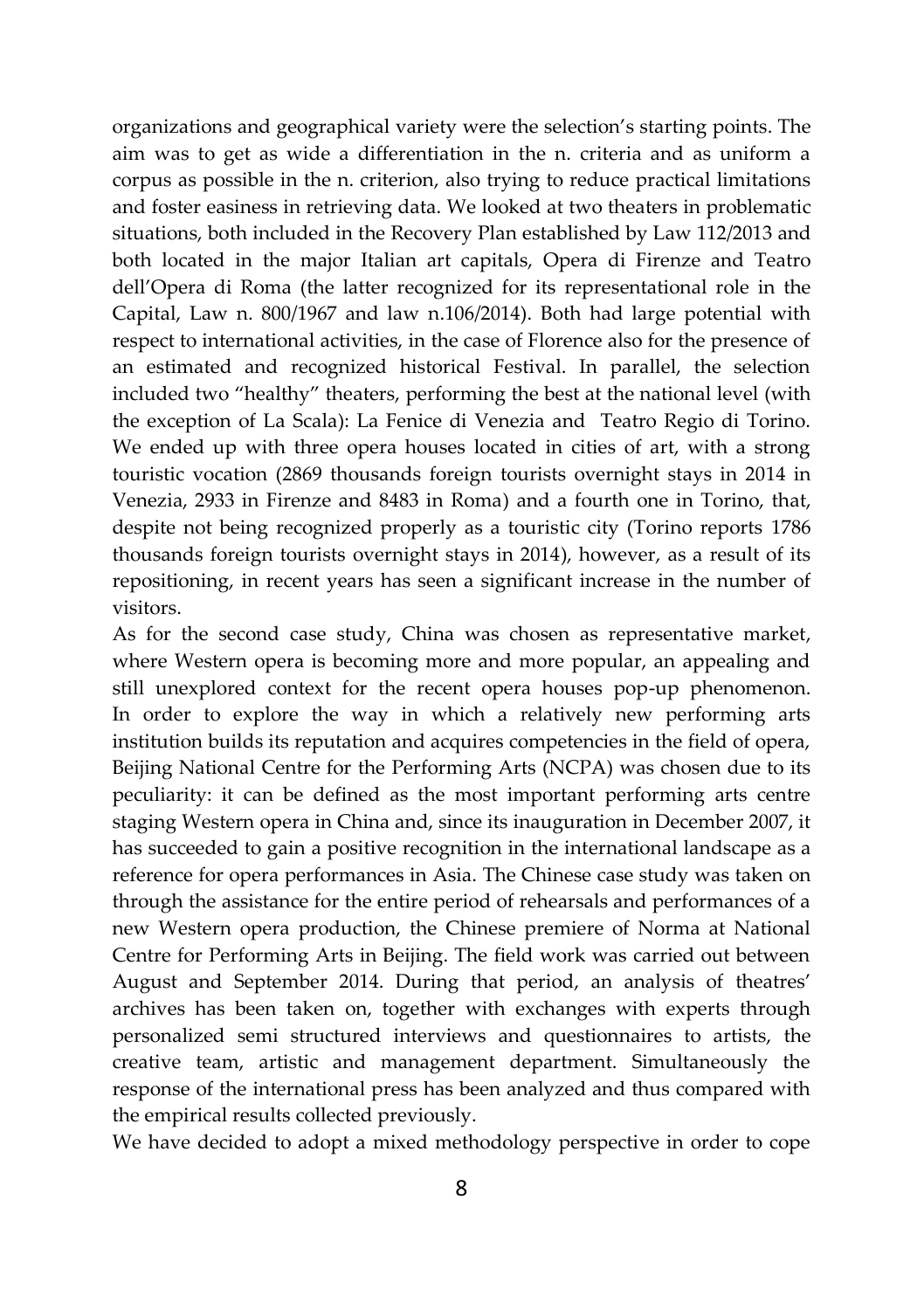deeply with the specificity of the sector and to be consistent with the artisticeconomic dichotomy (Auvinen, 2001) inherent to the management of performing arts. Since the research interest is in the observation of practices, methodology combining historical and longitudinal case study approaches has been considered appropriated (Boari and Riboldazzi, 2014). The intent of the analysis is not only exploratory, but it aims to develop a categorization of activities, to illustrate institutions behavior in a domain that appears not to be consciously monitored, and to depict a market situation not yet explored.

The inductive methodology will thus permit to support or challenge theoretical assumptions on internationalization and cultural transfer, while the deductive approach will permit to elaborate recommendations for the subjects studied.

#### **1.5 Contribution of the thesis**

The lack of studies in internationalization applied to opera houses, makes the research particularly relevant for future insights and in depth reflections. Owing to the current difficult situation of Italian Opera Houses and the need for a sustainable development- which looks into the future and into the new reality of a traditional context, such as opera-, research on internationalization prospects in partially explored territories, is a valid pathway for preserving and developing an intangible cultural heritage, which is already fundamental for the national cultural identity. Information provided by media and activities promoted by several opera houses, already indicate the strong interest of newer countries for high quality opera. In order to allow opera houses to pursue a rational strategy and attract new investments, an objective and complete survey of the international picture and a rational reflection on the system, yet has to be made.

The topic is particularly relevant primarily in terms of theoretical research, since the literature on internationalization has been focused mainly on multinational corporations and there are only few recent examples trying to apply those principles to the creative field (Gullander, 2006; Leung et al., 2005). Secondly, Italy and China are two hot fields of research allowing to tackle internationalization from two sides, countries already legitimated due to an established culture and new countries involved in this process. Italy has a leading role in terms of operatic tradition and paradoxically its opera houses are now experiencing a deep crisis while China, because of the impressive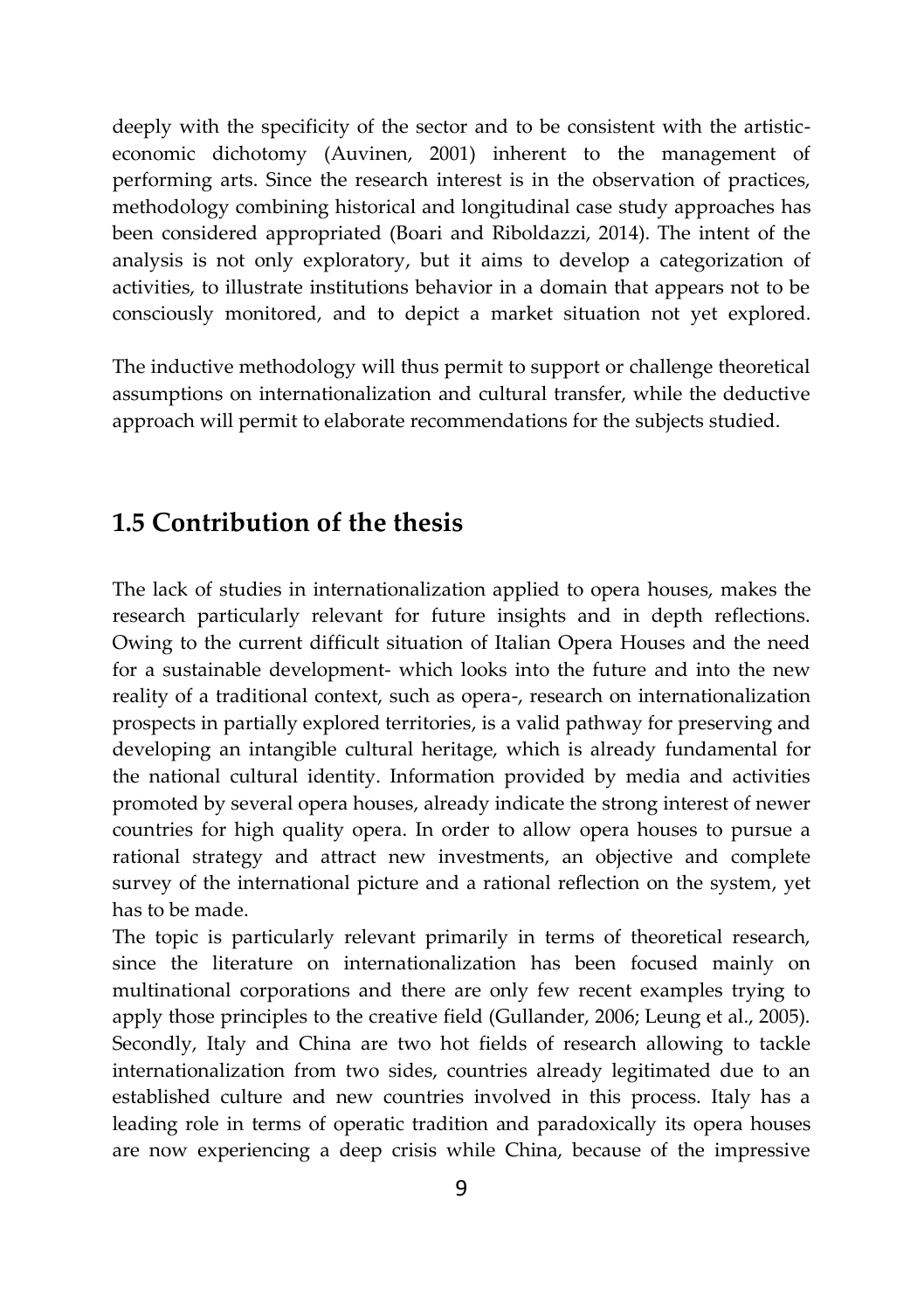recent development of venues specialized in Western opera, represents undoubtedly a growing potential market.

The thesis aims first, at contributing to the theoretical landscape through the development of a suitable definition on internationalization applied to opera. Secondly, it provides a new perspective based on evidences on one of the most popular contexts, Italy, and on the unexplored and unknown Chinese setting.

The ultimate contribution is addressed directly to Italian opera institutions and political bodies dealing with culture: the research consents to come up with a management and cultural policy framework in order to ensure awareness of Opera theater and market potential. Final recommendations aim to draw opera houses management and cultural policy makers' attention on strategic deficiencies partially bridgeable through a comprehensive and detailed vision, in line with their interesests and priorities.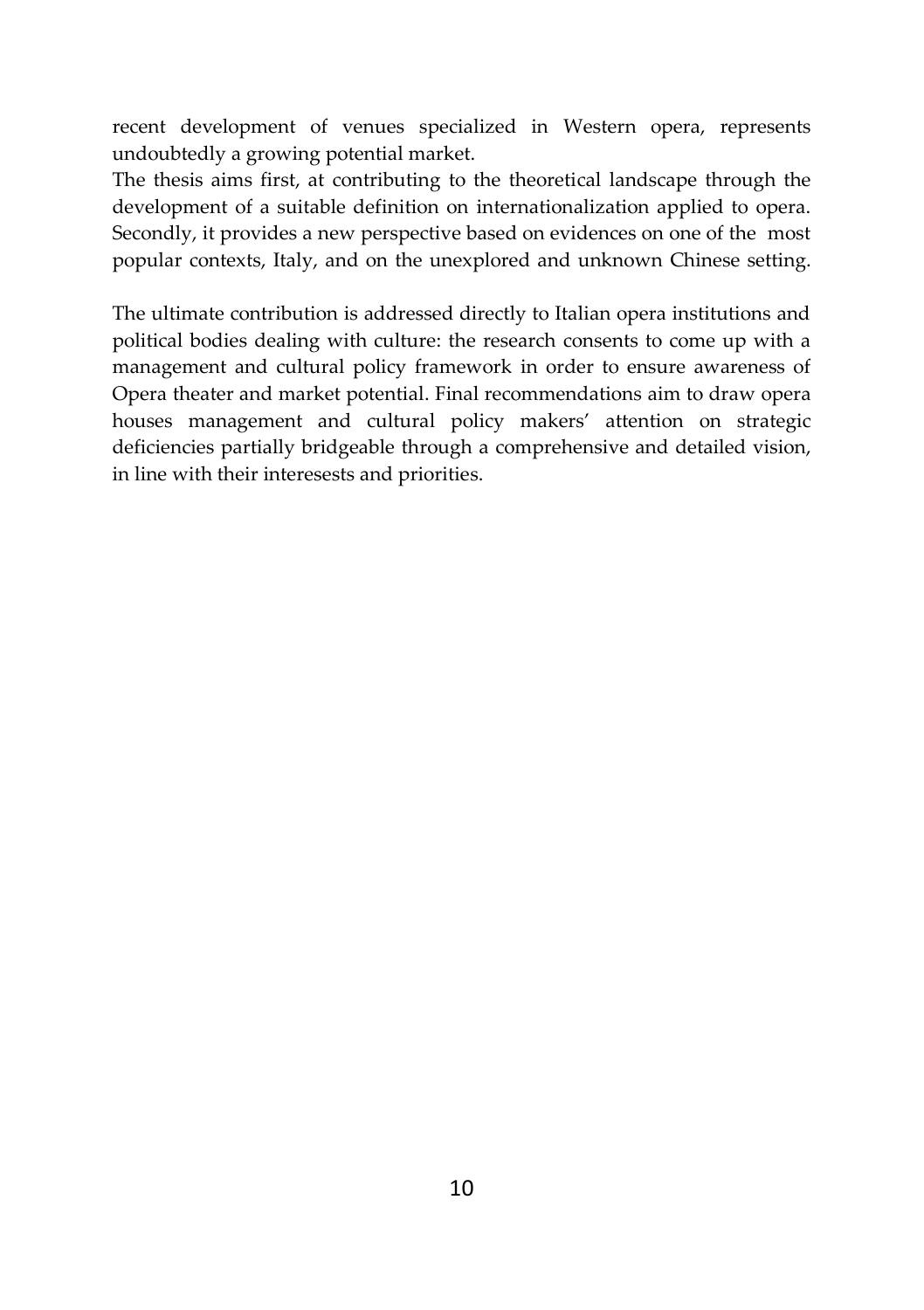## **1.6 Structure of the thesis and disposition of the chapters**

#### Fig. 1.1: Structure of the content



Following the Introduction, the thesis is structured into three main parts: the first introduces the main theoretical considerations, the second presents the contexts of the field work and the methodology applied for the investigation, the third shows the process of analysis and the main results with a final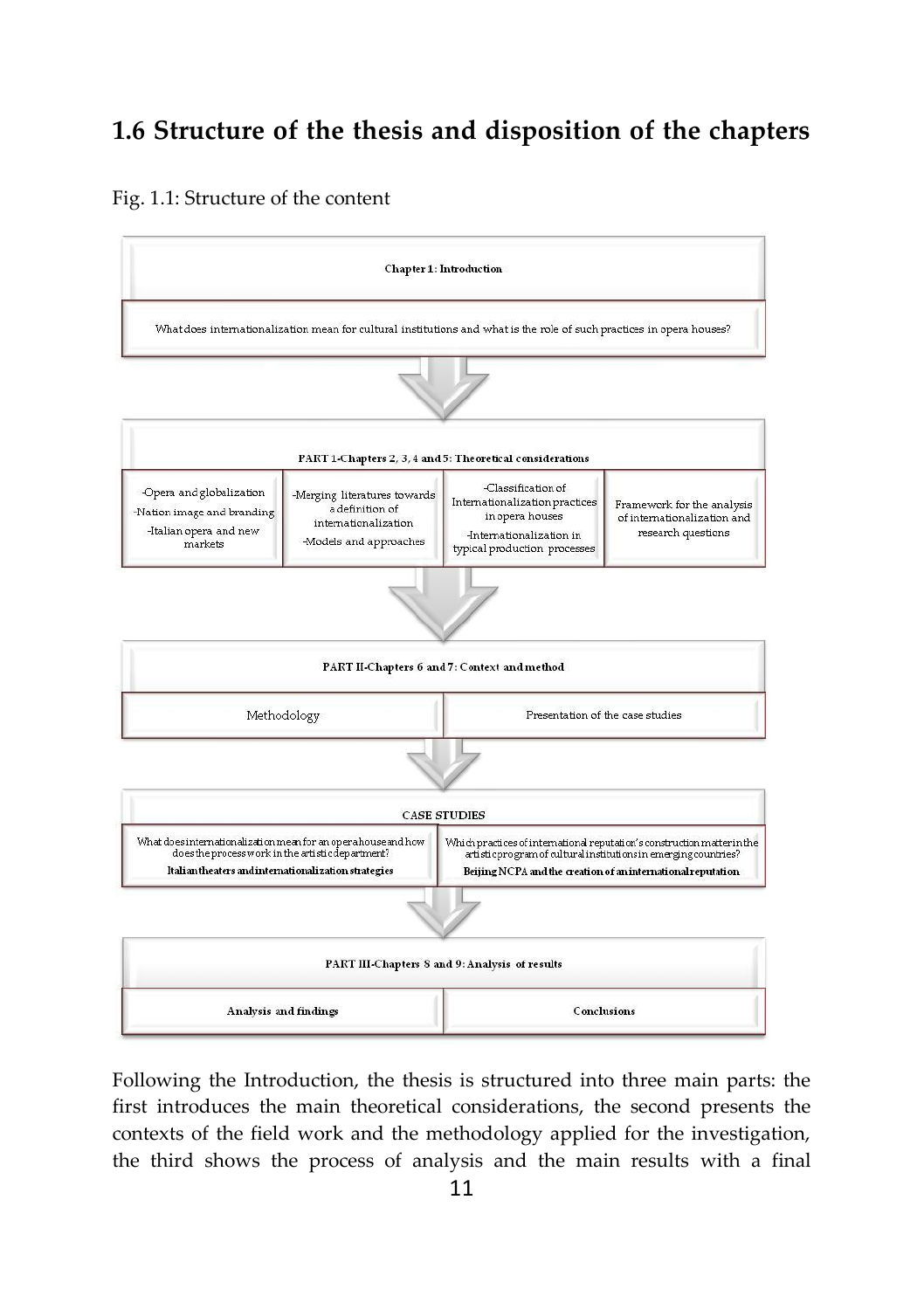discussion.

The analysis of the literature is divided in three main sections (Part I): in Chapter 2 the theme of globalization and how it poses challenges in the arts and cultural sector is examined. Given the relevance of the sector in defining the Country's image, Italian opera houses need to build a brand and support the overall cultural positioning and contribute to Italy's cultural branding. Hence, the attention is focused on opera as a form of artistic expression to analyze the challenges of globalization. Its complex cultural expression, able to attract multiple audiences, and its global vocation and rootedness within Italian Cultural Heritage, it is then examined in light of its role in conveying the Italian culture around the world. In order to prove the effects of globalization on the opera sector and the international resonance of Western and Italian opera, the last section of Chapter 2 shows the existence of an international distribution of opera and the comparative advantage of Italy in this industry.

Chapter 3 introduces the need to transpose the focus from opera as a complex expressive art form in a global context, to institutions producing and representing it. The section presents the attempt of merging existing literatures on internationalization from four different disciplines (business, cultural industries, museums and education) in order to establish a common understanding on the concept, and to develop a suitable internationalization definition for opera industry. Chapter 4 applies the definition to the research context and provides an in-depth analysis of the international activities taking place inside opera houses. The section ends with the theoretical positioning, presenting the research question and a model for the investigation of internationalization in the artistic and in the production sectors of opera houses, to be considered as a reference for the following field investigation (Chap. 5).

The second part introduces the case studies considered, by presenting the methodology adopted for the research, the two different contexts investigated, Italian and Chinese opera landscape, and the sample analyzed, namely four Italian opera houses and the Chinese most famous performing arts center.

The case-studies' part of the thesis, is divided into two sections. Initially, Part II, is an introduction into the case studies and, in Chapter 6, discusses the methodology, the selection of the two samples and the process of data collection. Chapters 7 presents the contextual framework and the presentation of the samples, first for the Italian cases, then for the Chinese case. With the same order, in Part III, the analysis and results of the each field work are presented. Since the two cases required a distinctive approach, the analysis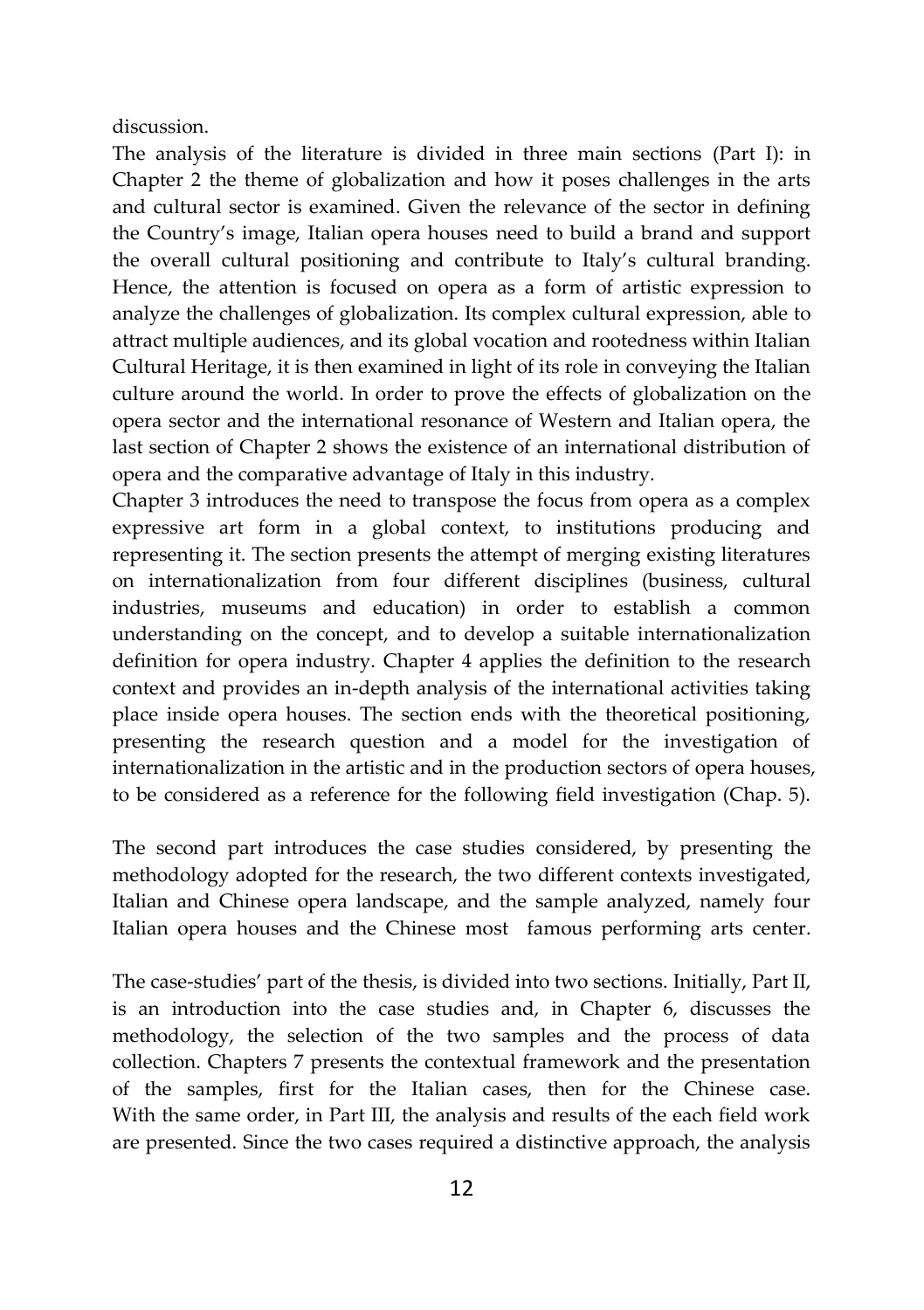and the results are presented separately in Chapter 8, while in Chapter 9, the discussion and conclusions are exposed with the idea of bringing together the findings obtained through the two studies. Final considerations aiming to address the research questions with a comprehensive approach, are proposed at the end of this thesis.

## **1.7 Terminology**

*Internationalization*: Considering the way literature presents internationalization, a difference exists between authors using the term in a generic way, and others using it to refer to the degree of multinationality, or transnationality, or to the degree of globalization. A comprehensive definition of internationalization is presented in the literature review section, but it is relevant to state since the beginning, that my position refers to the term internationalization in a general and inclusive way.

*New markets and new countries*: In this study the term 'new markets' or 'new countries' refers to Bereson's (2002) definition of "Other operas" with some implementations. She groups South America, Africa, Asia and Asia Minor arguing that "They all in some way have taken opera from the European operatic tradition and translated it into their own environment" (Bereson, 2002, p.77). However, this definition is too generic and by grouping diametrically different countries, it does not take into account some crucial aspects, such as the different times in history when opera arrived to these countries, when audiences started to appreciate it, the difference between developing countries and developed countries and the previous existence of a rooted indigenous opera tradition in some of them. Such distinctive aspects suggest the importance of a more specific definition; however, for the sake of convenience and generalization, we kept Berenson definition.

*Western opera:* the term was chosen in order to distinguish the European operatic tradition from comparable art forms from other parts of the world. Despite being independent traditions and distinct forms of musical theatre, they are commonly called 'opera' by analogy. Many of these 'operas' have ancient origins such as in the case of China. Common terminology on classical music refers to Western classical music, indicating the tradition started in Italy at the end of the 16th century (with Jacopo Peri's lost Dafne, produced in